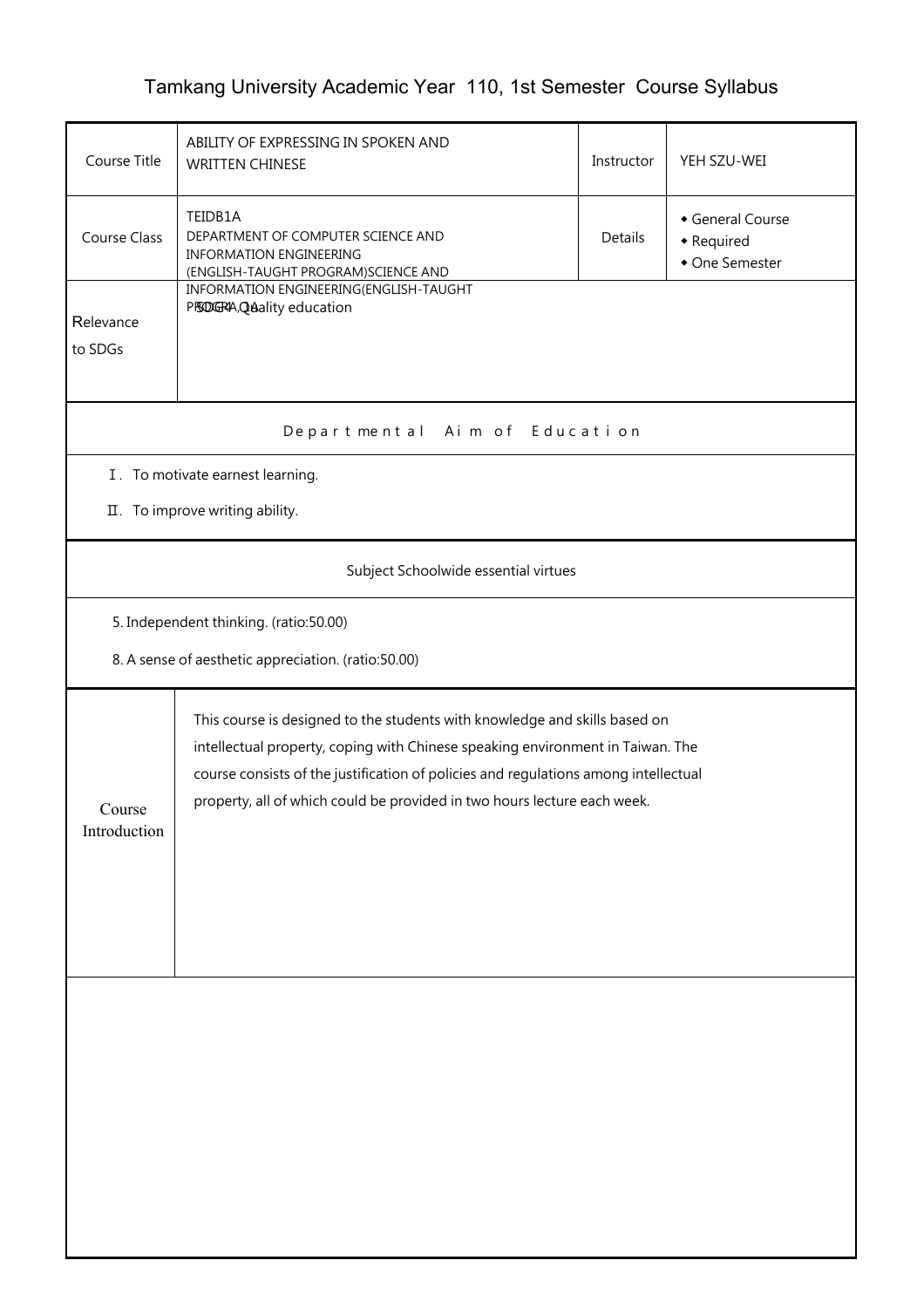|                | The correspondences between the course's instructional objectives and the cognitive, affective,<br>and psychomotor objectives.<br>Differentiate the various objective methods among the cognitive, affective and psychomotor<br>domains of the course's instructional objectives.                                                                                                                                     |                                                                                                                                                                                                                                                                                                                                    |                         |                   |  |
|----------------|-----------------------------------------------------------------------------------------------------------------------------------------------------------------------------------------------------------------------------------------------------------------------------------------------------------------------------------------------------------------------------------------------------------------------|------------------------------------------------------------------------------------------------------------------------------------------------------------------------------------------------------------------------------------------------------------------------------------------------------------------------------------|-------------------------|-------------------|--|
|                | I. Cognitive : Emphasis upon the study of various kinds of knowledge in the cognition of<br>the course's veracity, conception, procedures, outcomes, etc.<br>II. Affective: Emphasis upon the study of various kinds of knowledge in the course's appeal,<br>morals, attitude, conviction, values, etc.<br>III. Psychomotor: Emphasis upon the study of the course's physical activity and technical<br>manipulation. |                                                                                                                                                                                                                                                                                                                                    |                         |                   |  |
| No.            |                                                                                                                                                                                                                                                                                                                                                                                                                       | <b>Teaching Objectives</b>                                                                                                                                                                                                                                                                                                         |                         | objective methods |  |
| $\mathbf{1}$   | To introduce the practice of digital convergence to the<br>1.<br>policy-making and rule-making provisions.<br>To understand the logic, process and methodology of the<br>2.<br>policy-making.<br>To analyze the information and communication policies of<br>З.<br>related countries in the world, and to analyze the significant issues in<br>Taiwan.                                                                |                                                                                                                                                                                                                                                                                                                                    |                         | Cognitive         |  |
| $\overline{2}$ | I .To motivate earnest learning.<br>II. To improve writing ability.                                                                                                                                                                                                                                                                                                                                                   |                                                                                                                                                                                                                                                                                                                                    |                         | Cognitive         |  |
| 3              |                                                                                                                                                                                                                                                                                                                                                                                                                       | This course is designed to the students with knowledge and skills<br>based on intellectual property, coping with Chinese speaking<br>environment in Taiwan. The course consists of the justification of<br>policies and regulations among intellectual property, all of which<br>could be provided in two hours lecture each week. |                         | Cognitive         |  |
| 4              | This course is designed to the students with knowledge and skills<br>Cognitive<br>based on intellectual property, coping with Chinese speaking<br>environment in Taiwan. The course consists of the justification of<br>policies and regulations among intellectual property, all of which<br>could be provided in two hours lecture each week.                                                                       |                                                                                                                                                                                                                                                                                                                                    |                         |                   |  |
| 5              | This course is designed to the students with knowledge and skills<br>Cognitive<br>based on intellectual property, coping with Chinese speaking<br>environment in Taiwan. The course consists of the justification of<br>policies and regulations among intellectual property, all of which<br>could be provided in two hours lecture each week.                                                                       |                                                                                                                                                                                                                                                                                                                                    |                         |                   |  |
|                | The correspondences of teaching objectives : core competences, essential virtues, teaching methods, and assessment                                                                                                                                                                                                                                                                                                    |                                                                                                                                                                                                                                                                                                                                    |                         |                   |  |
| No.            | Core Competences                                                                                                                                                                                                                                                                                                                                                                                                      | <b>Essential Virtues</b>                                                                                                                                                                                                                                                                                                           | <b>Teaching Methods</b> | Assessment        |  |
|                |                                                                                                                                                                                                                                                                                                                                                                                                                       |                                                                                                                                                                                                                                                                                                                                    |                         |                   |  |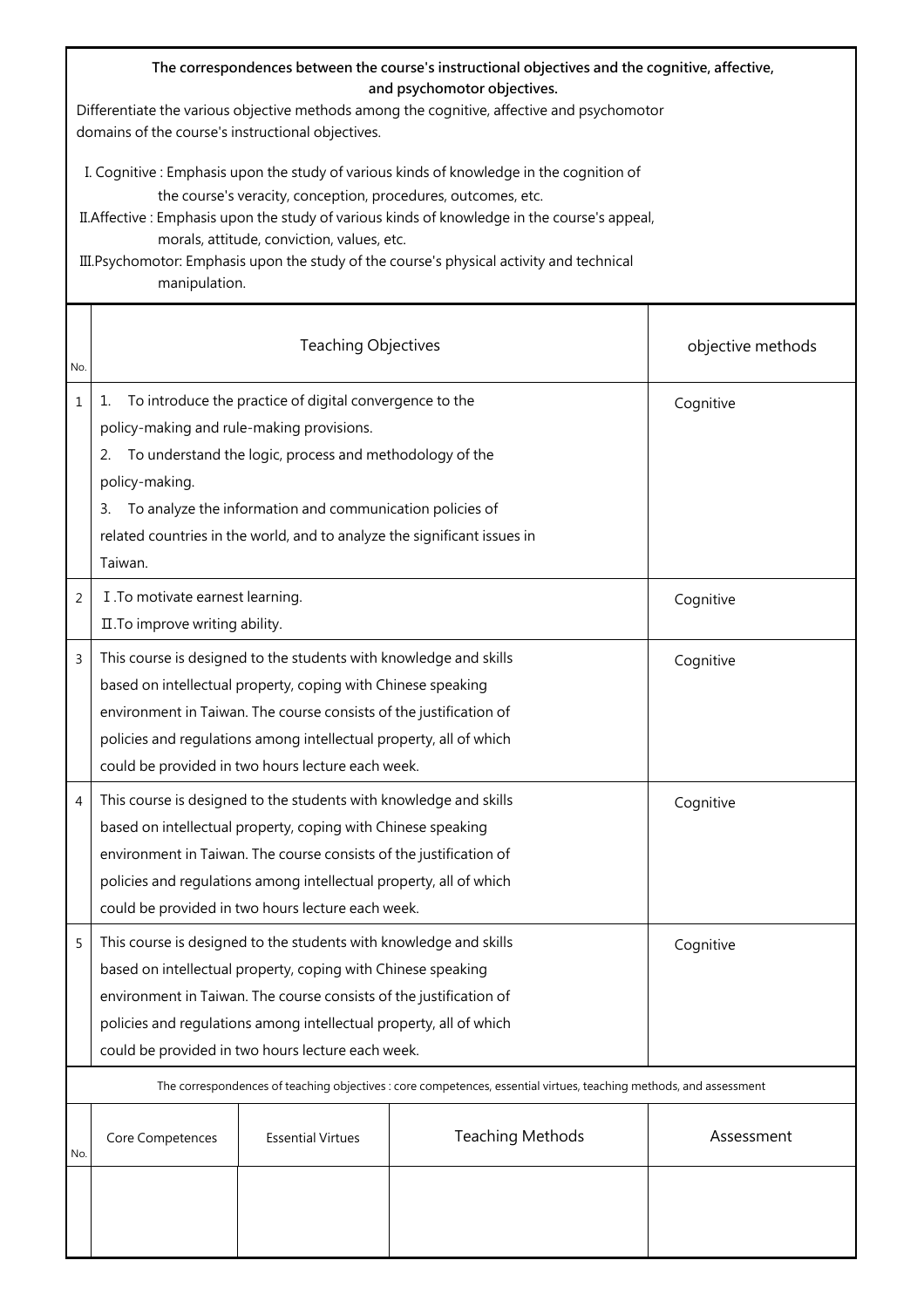| $\mathbf 1$                            |                                            |                                                                                   | 58                | Lecture             | Testing,<br>Discussion(including<br>classroom and online),<br>Report(including oral and<br>written) |  |
|----------------------------------------|--------------------------------------------|-----------------------------------------------------------------------------------|-------------------|---------------------|-----------------------------------------------------------------------------------------------------|--|
| 2                                      |                                            |                                                                                   | 58                | Lecture             | Testing,<br>Discussion(including<br>classroom and online),<br>Report(including oral and<br>written) |  |
| 3                                      |                                            |                                                                                   | 58                | Lecture, Discussion | Testing,<br>Discussion(including<br>classroom and online),<br>Report(including oral and<br>written) |  |
| $\overline{4}$                         |                                            |                                                                                   | 58                | Lecture, Discussion | Testing,<br>Discussion(including<br>classroom and online),<br>Report(including oral and<br>written) |  |
| 5                                      |                                            |                                                                                   | 58                | Lecture, Discussion | Testing,<br>Discussion(including<br>classroom and online),<br>Report(including oral and<br>written) |  |
|                                        |                                            |                                                                                   |                   | Course Schedule     |                                                                                                     |  |
| <b>Course Contents</b><br>Week<br>Date |                                            |                                                                                   |                   | <b>Note</b>         |                                                                                                     |  |
| 1                                      | $110/09/22$ ~<br>Introduction<br>110/09/28 |                                                                                   |                   | Be punctual         |                                                                                                     |  |
| $\overline{2}$                         | $110/09/29$ ~<br>110/10/05                 | Importance of intellectual property in modern life                                |                   | Be punctual         |                                                                                                     |  |
| 3                                      | $110/10/06 \sim$<br>110/10/12              | Introduction to Patent Law-propose and categories                                 |                   |                     | Be punctual                                                                                         |  |
| 4                                      | $110/10/13 \sim$<br>110/10/19              | Introduction to Patent Law-competent authority and<br>practice                    |                   |                     | Be punctual                                                                                         |  |
| 5                                      | $110/10/20 \sim$<br>110/10/26              | Patent case study I                                                               |                   |                     | Be punctual                                                                                         |  |
| 6                                      | $110/10/27$ ~<br>110/11/02                 | Patent case study II                                                              |                   |                     | Be punctual                                                                                         |  |
| 7                                      | $110/11/03 \sim$<br>110/11/09              | Patent case study III                                                             |                   |                     | Be punctual                                                                                         |  |
| 8                                      | $110/11/10 \sim$<br>110/11/16              | Introduction to Trade Mark Law-propose and<br>categories                          |                   |                     | Be punctual                                                                                         |  |
| 9                                      | $110/11/17$ ~<br>110/11/23                 |                                                                                   | Midterm Exam Week |                     |                                                                                                     |  |
| 10                                     | $110/11/24$ ~<br>110/11/30                 | Introduction to Trade Mark Law-competent authority<br>Be punctual<br>and practice |                   |                     |                                                                                                     |  |
| 11                                     | $110/12/01 \sim$<br>110/12/07              | Be punctual<br>Trade Mark case study I                                            |                   |                     |                                                                                                     |  |
|                                        |                                            |                                                                                   |                   |                     |                                                                                                     |  |